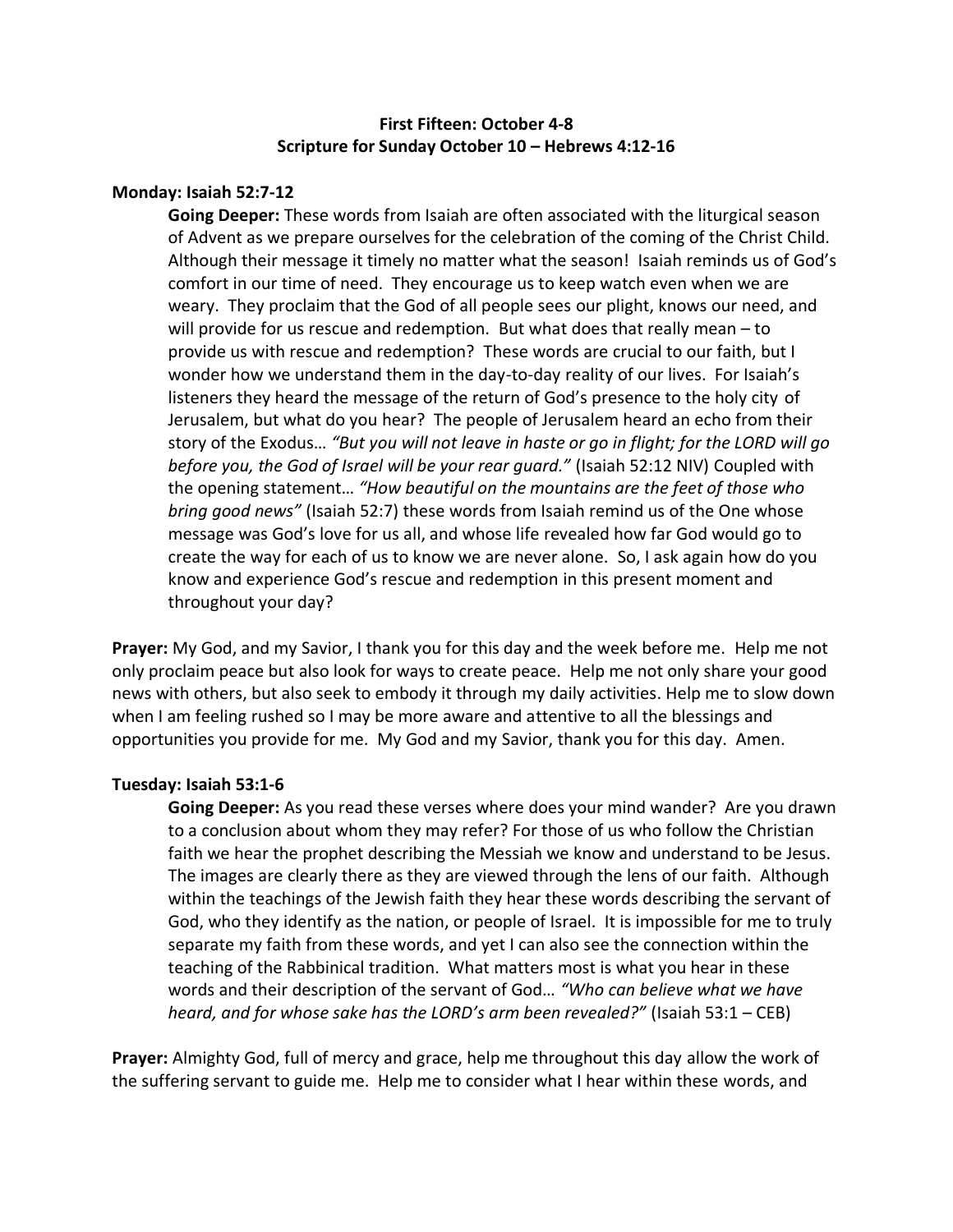better yet help me take them to heart so I can answer the question posed by the prophet… "*Who can believe what we have heard?"* Amen

#### **Wednesday: John 15:9-17**

**Going Deeper:** In Monday's reading I asked you to consider your understanding and experience of God's rescue and redemption. I wonder if we don't find some help with this from these words from Jesus in John's Gospel. Jesus was talking with his followers and shared with them his desire for *"my* (or his) *joy will be in you and your joy will be complete."* (John 15:11 CEB) I suspect another way to understand this might be we will experience joy through our realization of God's acceptance, as we grow within the embrace of God's love. What I hear in this teaching is a path that directs us to the source of joy, peace and ultimately what I would call our redemption… the awareness that we are loved, and God's desire that we become vessels through which God's love is shared. Our rescue and redemption are not a solitary experience or event, it is a call or invitation to join the community whose desire and purpose is to discover how we as Jesus's "friends" fulfill his ministry through our lives together. I encourage you to read John 15:15-17, take some time before you start or continue you day to consider what do you hear Jesus saying in these words to us, his friends.

**Prayer:** Lord Jesus, to be called your friend is not only an honor, it can also feel like a burden. I know my heart and my thoughts do not always align with your love for me and your call for me to love others. Yet your desire is for me to know your joy, and to experience your love and know I am accepted, whole and joyful in all areas of my life. Help me remember throughout this day that you call me your friend, and as my friend you are there when I stumble with an outstretched hand. Amen.

### **Thursday: 2 Corinthians 5:13-19**

**Going Deeper:** I know, Paul the author of much of what we know as the New Testament, can be hard to follow and at other times when his writing is not complex it is hard to accept; and yet I have found if we will stay with it, keep reading and wrestling with Paul's writings understanding he was just like us, trying to figure out how to live into this new life that is ours in Christ Jesus, he might become a cherished friend! In these verses from 2 Corinthians, we hear Paul wresting with how Jesus's life, death and resurrection reveal God's message and desire for us all! Simply put, our faith is a journey where we grow in our awareness of God's desire to use our lives to impact the lives of those around us. For many of us this may create more than a little push back. We may have questions or worthiness, or qualification. We may believe if we are not all together, our lives might do more harm than good. I understand these feelings even though I have degrees and an ordination. Even so I invite you to consider Paul's words in verses 17-19… Specifically the latter part of 2 Corinthians 5:19 *"He has trusted us with this message of reconciliation."* These words imply the work of reconciliation, working out the differences between us, is ongoing. Paul knows as well as we do that the primary and most significant aspect of this work is our willingness to trust God is with us and what God began through Jesus, God will continue through us.